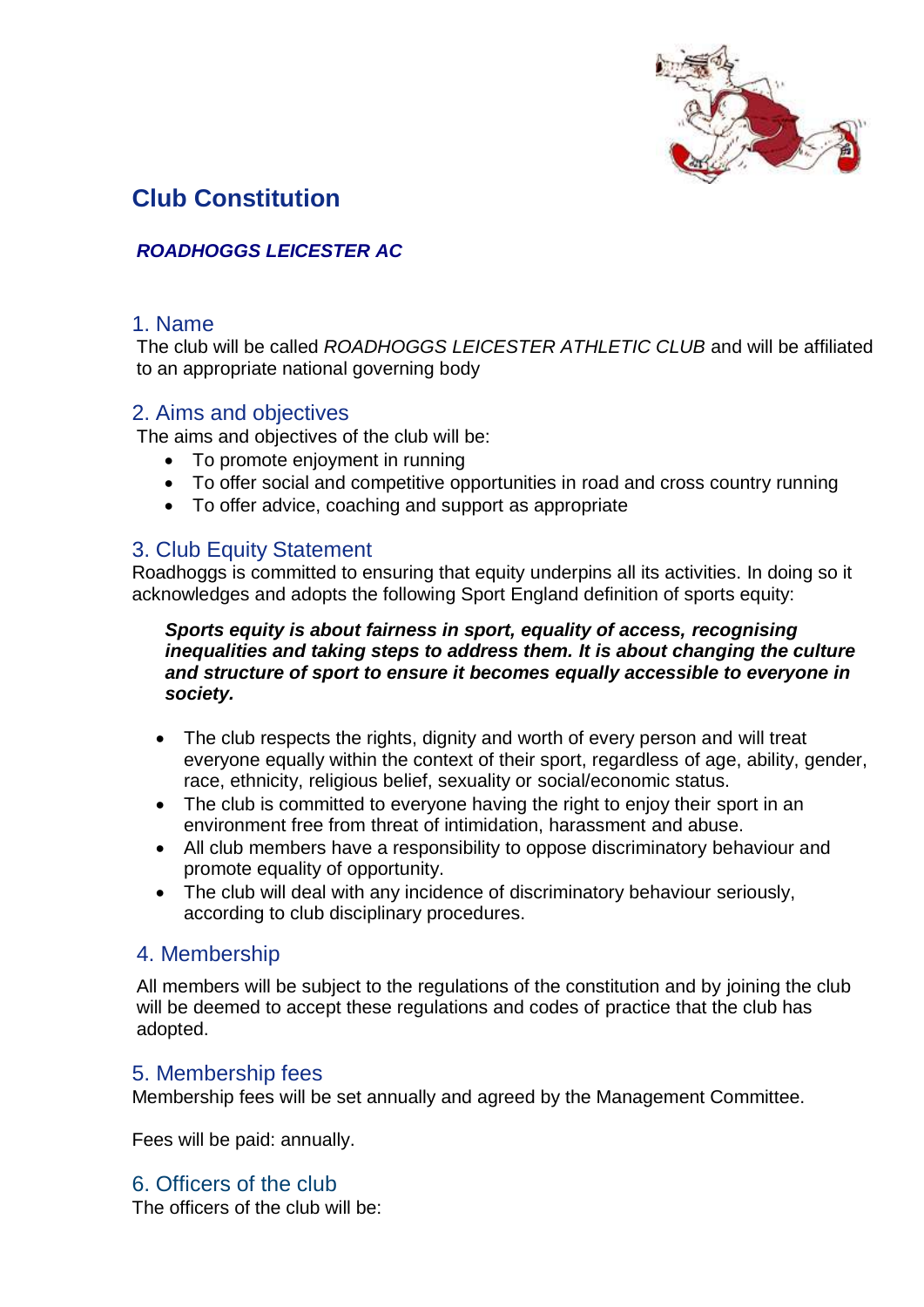

- Chair.
- Vice Chair
- Honorary Secretary and Treasurer.
- Membership Secretary.
- Men's Road Running Captain.
- Ladies Road Running Captain.
- Cross Country Captain.
- Welfare Officers (2)

Officers will be elected annually at the Annual General Meeting.

All officers will retire each year but will be eligible for re-appointment.

## 7. Committee

The club will be managed through the Management Committee in accordance with the following:

- The Management Committee consists of the officers and ordinary members of the committee.
- The Management Committee meetings will be convened by the Chair of the club and held no less than 3 times per year.
- The quorum required for business to be agreed at Management Committee meetings will be: 7.
- The Management Committee will be responsible for adopting new policy, codes of practice and rules that affect the organisation of the club.
- The Management Committee will have powers to appoint:
	- o individual committee members to particular roles
	- o subcommittees as necessary
	- o advisers to the Management Committee as necessary to fulfil its business
- The Management Committee will be responsible for investigating complaints against members who may have infringed the club rules/regulations/constitution, but may authorise the Chair to act on its behalf. The Management Committee will be responsible for the conduct of any subsequent disciplinary hearings and taking any action of suspension or discipline following such hearings.

## 8. Finance

All club monies will be banked in an account held in the name of the club.

The Honorary Secretary and Treasurer will be responsible for the finances of the club.

The financial year of the club will end on:  $31<sup>st</sup>$  December.

An **audited** statement of annual accounts will be presented by the Honorary Secretary and Treasurer at the Annual General Meeting.

Any cheques drawn against club funds should be signed by the Honorary Secretary and Treasurer plus one other officer.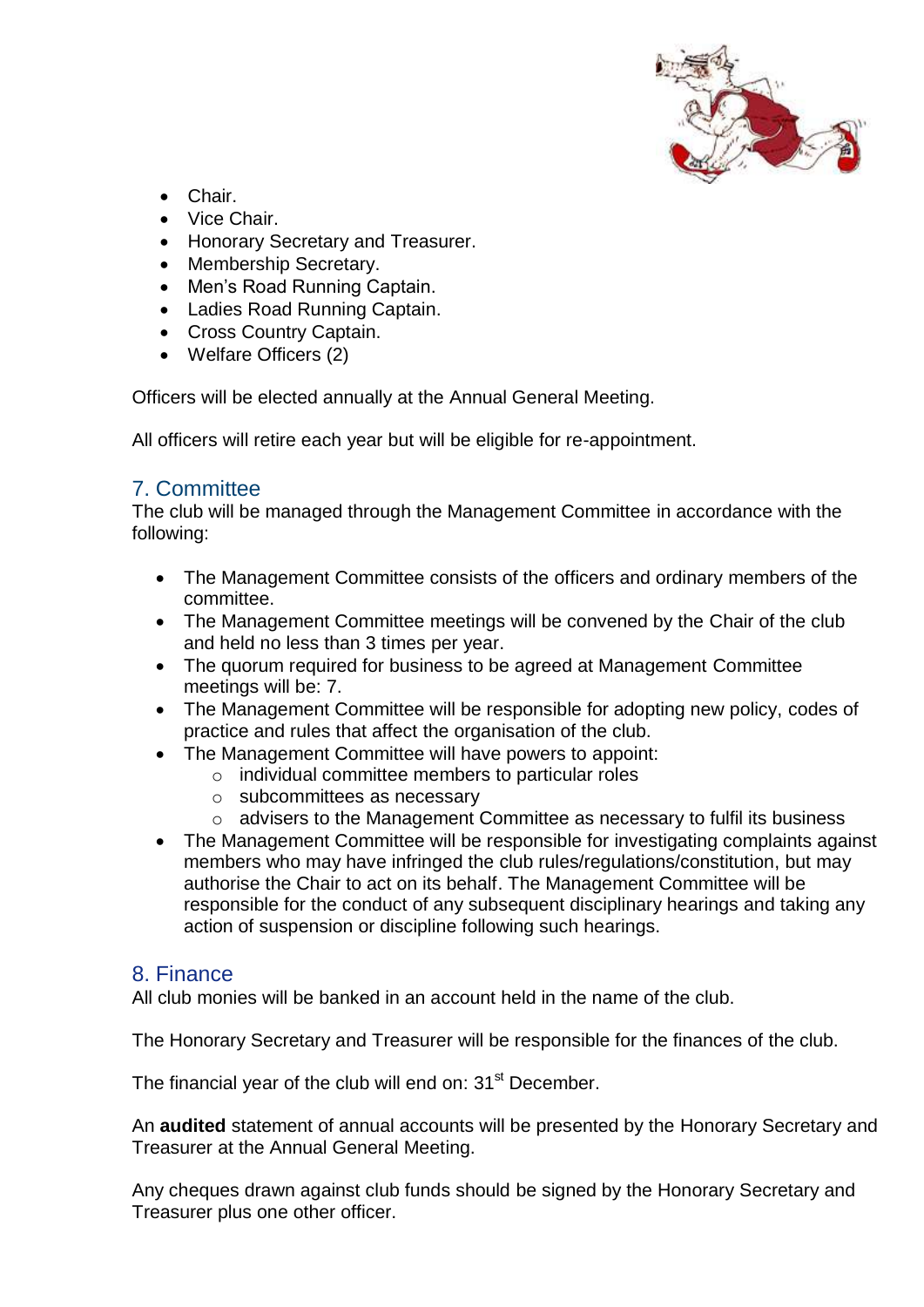

#### 9. Annual General Meetings

Notice of Annual General Meetings (AGM) will be given by the Chair, with not less than 21 clear days' notice to be given to all members.

The AGM will receive a report from officers of the Management Committee and a statement of the audited accounts.

Elections of officers are to take place at the AGM.

All members have the right to vote at the AGM.

The quorum for AGMs will be 15.

The Management Committee has the right to call Extraordinary General Meetings (EGMs) outside the AGM. Procedures for EGMs will be the same as for the AGM. An EGM shall be called by the Chair:

a) At the direction of the Management Committee, **or**

b) At the request of at least five members, in writing to the Chair, stating the specific objects thereof.

#### 10. Discipline and appeals

All complaints regarding the behaviour of members should be presented and submitted in writing to the club Welfare Officers or Chair.

All concerns, allegations or reports of poor practice/abuse relating to the welfare of children and young people will be recorded and responded to swiftly and appropriately in accordance with the club's child protection policy and procedures. The club Welfare Officers are the lead contacts for all members in the event of any child protection concerns.

The Management Committee will appoint a sub-committee to hear complaints and make recommendations. This sub-committee will meet, normally, within 30 days of a complaint being lodged. The Management Committee has the power to take appropriate disciplinary action including the termination of membership.

The outcome of a disciplinary hearing should be notified in writing to the person who lodged the complaint and the member against whom the complaint was made, normally within *7* days of the hearing.

There will be the right of appeal to the Management Committee following disciplinary action being announced. Appeals should be lodged with the Chair within 14 days. The committee should consider the appeal within14 days of the Chair receiving the appeal.

#### 11*.* Dissolution

A resolution to dissolve the club can only be passed at an AGM or EGM through a majority vote of the membership.